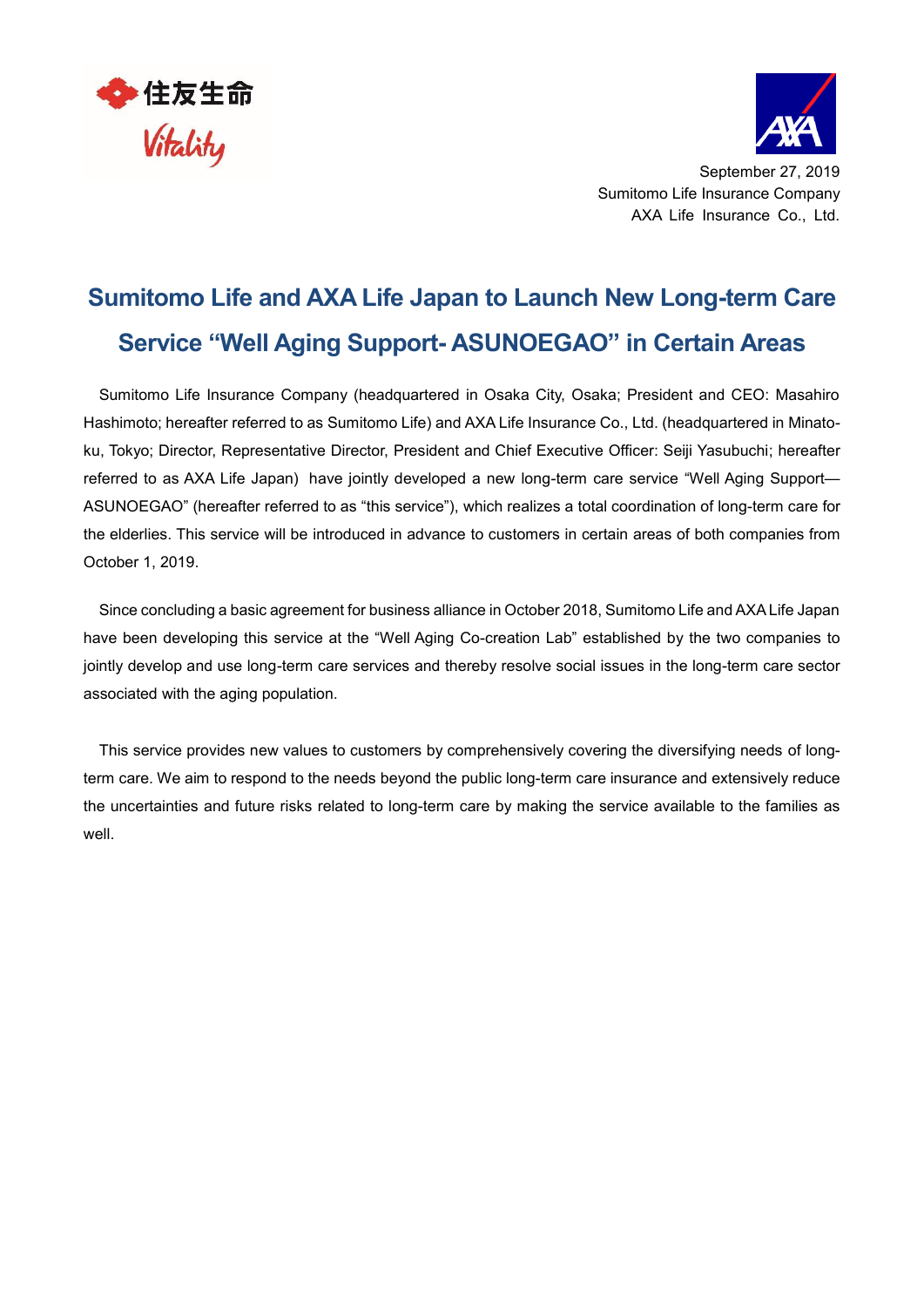## **Key features of "Well Aging Support- ASUNOEGAO"**

### 【**Feature 1**】 **Comprehensively support long-term care beyond public long-term care insurance**

We will be able to provide services that respond to the demands of customers including general consultations related to long-term care by dedicated call centers \*1, advices on long-term care facilities\*<sup>2</sup>, information gathering<sup>\*3</sup>, utilization of home care-related services<sup>\*4</sup> and asset management to prepare for retirement\*5 .

\*Services are provided by:

\*1: Dream Catcher Inc. \*2: Emimen Co., Ltd. \*3 LIFULL senior Co., Ltd. \*4: Duskin Co., Ltd. and Otsuka Corporation \*5: Sumitomo Mitsui Trust Bank, Limited, Hogaraka Trust Co., Ltd., Servant Trust Co., Ltd. and General Incorporated Association the General Support Center for Seniors

#### 【**Feature 2**】 **Provide detailed face-to-face consultation for entering long-term care facilities**

Specialists of Emimen Co., Ltd., with whom the two companies have formed a capital and business alliance, will accurately assess the requirements and needs of users and their families by utilizing their extensive knowledge on long-term care facilities and introduce care facilities that best suite them.

### 【**Feature 3**】 **Respond to long-term care risks of parents**

We will support long-term care risks of not only the policyholders but their parents as well.

This service will be introduced in advance to policyholders of branch offices in the Tokyo and Osaka areas from October 1, 2019. The areas will be expanded progressively depending on how often customers utilize the services, aiming to provide the service nationwide after April 2021.

We will continue to enhance our services and provide total long-term care solutions by combining the knowledge and know-how of both companies so that we can provide services that reduce uncertainties and future risks of customers related to long-term care.

#### **Overview of Sumitomo Life**

| $(1)$ Name: | Sumitomo Life Insurance Company |
|-------------|---------------------------------|
|-------------|---------------------------------|

- (2) Main business: Life insurance
- (3) Establishment: May 1907
- (4) Headquarters: 1-4-35, Shiromi, Chuo-ku, Osaka City, Osaka
- (5) Representative: Masahiro Hashimoto, President and CEO

Sumitomo Life will contribute to promoting the health of each customer through sales of SUMITOMO LIFE Vitality Shared-Value Insurance. It will also consider developing advanced services based on collaboration with Sumitomo Life Digital Innovation Labs and providing them to customers in order to realize a "healthy and longliving society".